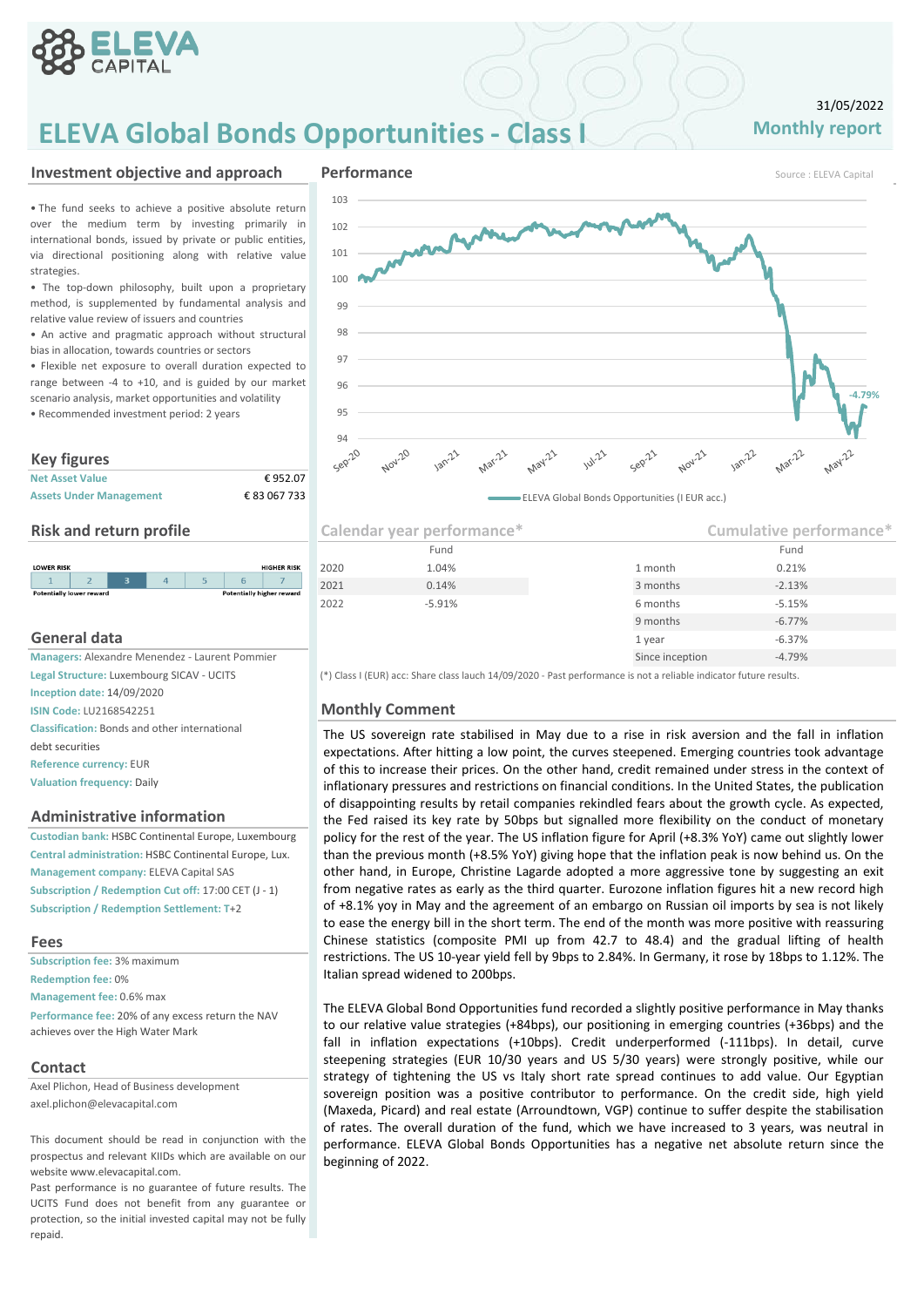# **ELEVA Global Bonds Opportunities - Class I**

**Country weights (top 10)**

### **Portfolio analysis**

**Main features**

repaid.

| Modified duration         | 3.30  | Leverage                                | 358% |
|---------------------------|-------|-----------------------------------------|------|
| Yield to Maturity (local) | 5.37% | Issuer number                           | 62   |
| YtW (local)               | 5.20% | Number of currencies                    |      |
| Linear average rating     | BBB-  | Annualized volatility (since inception) | 2.8% |

### **Asset Allocation (%)**



| <b>Excluding derivatives</b> |                 |                               | <b>Excluding derivatives</b>                                         |
|------------------------------|-----------------|-------------------------------|----------------------------------------------------------------------|
|                              | 2.53%<br>11.49% | 21.40%                        | 22.17%                                                               |
| Govies                       | 9.70%           |                               |                                                                      |
| E M                          |                 | 9.40%                         |                                                                      |
| Credit<br>Cash               |                 | 7.33%<br>6.83%<br>5.99% 5.27% | 4.09% 3.65% 3.62%<br>2.90%                                           |
|                              | 68.74%          | 11014<br>France cances Assess | Eastlet Spain Germany Sweden Luxempoures<br><b>ITE</b> and<br>Others |

**Breakdown by rating** 





**Curve term structure**

**FX strategy**